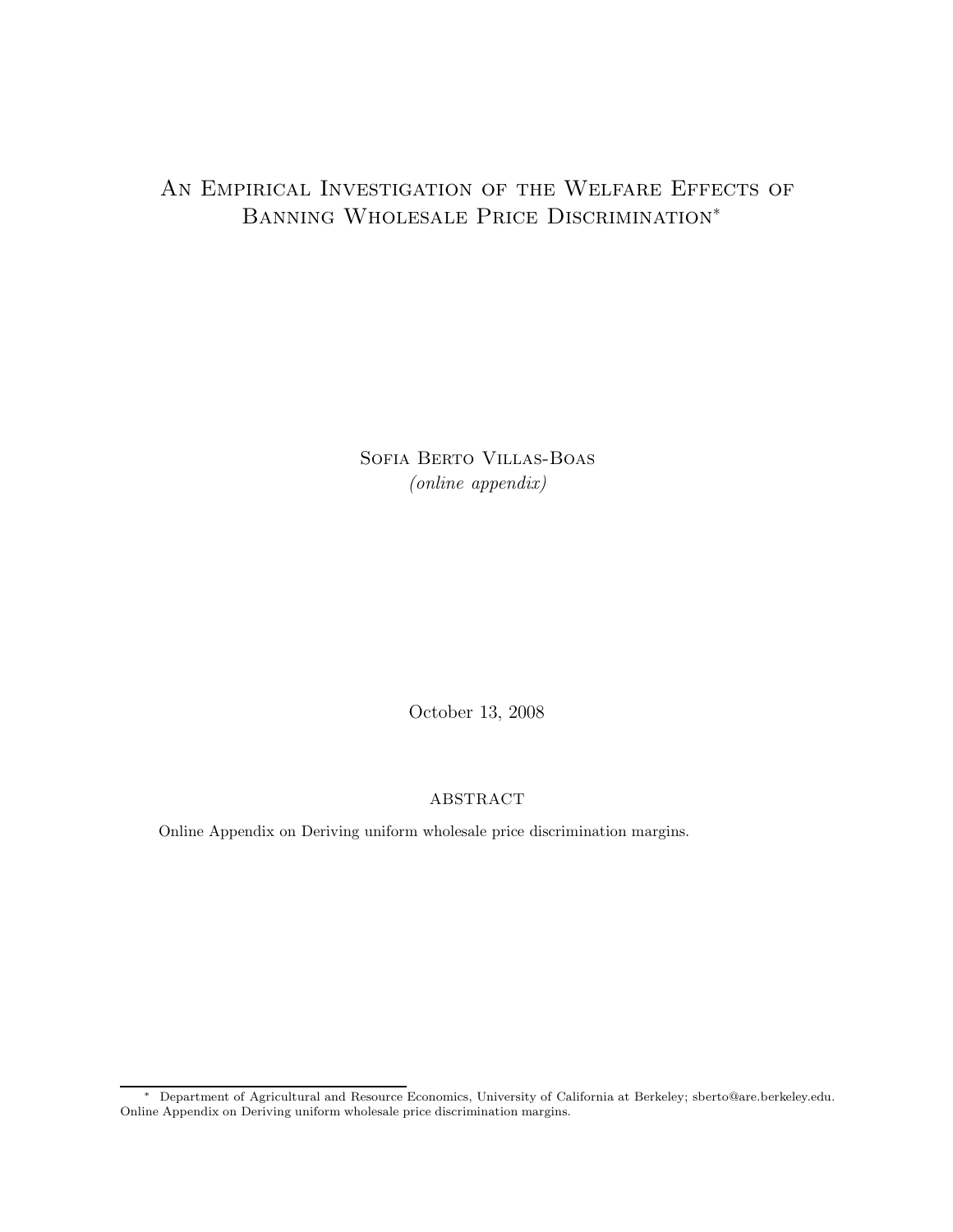## 1. Deriving Margins under Uniform Pricing

In this appendix I derive the uniform pricing margins to be used for policy simulations. Let me first define a  $N_U$  by N matrix U that has as many rows, as many different manufactured products  $(N_U)$ , and has N columns equal to retail level products, and which element  $U(i, j) = 1$  if product i is the same manufactured product as product j and is equal to zero otherwise. For example, assume three products, $A1$ ,  $A2$  and  $B1$ , at the consumer level, where the first two are produced by manufacturer A and are the same product, and where product  $B$  is sold at retailer 1 and produced by manufacturer  $B$ . The matrix  $U$  that describes which manufactured products are in fact the same, for the three sets of products above, is a 2 by 3 matrix  $U =$  $\left[\begin{array}{rrr} 1 & 1 & 0 \\ 0 & 0 & 1 \end{array}\right]$ .

Following this simple example, each of the two retailers, 1 and 2, maximizes the profit function  $\pi_1$  =  $[p_{A1} - p_A^w - c_{A1}^r] q_{A1}(p) + [p_{B1} - p_B^w - c_{B1}^r] q_{B1}(p)$ , and  $\pi_2 = [p_{A2} - p_A^w - c_{A2}^r] q_{A2}(p)$ , respectively. Note that the wholesale price for A is the same for both retailers. Solving for optimal price cost margins yields a system that implicitly defines three retail prices as a function of two wholesale prices. Generally, retailers maximize their profits as given by equation

$$
\pi_r = \sum_{j \in S_r} \left[ p_j - p_j^w - c_j^r \right] q_j(p) \text{ for } r = 1, \dots R,
$$
\n(1)

where  $S_r$  is the set of products sold by retailer r, but now the same wholesale price is charged for the same manufactured products regardless of retail outlet. If retailers behave as Nash-Bertrand players, then the price-cost margins for all products in vector notation  $m_r$  are

$$
\underbrace{p - p^w - c^r}_{mr} = -[T_r * \Delta_r]^{-1} q(p). \tag{2}
$$

Manufacturers choose wholesale prices  $p^w$  to maximize their profits

$$
\pi_{wt} = \sum_{j \in S_{wt}} [p_{jt}^w - c_{jt}^w] \ q_{jt}(p(p^w)), \tag{3}
$$

where  $S_{wt}$  is the set of products sold by manufacturer w during week t and  $c_{jt}^w$  is the marginal cost of the manufacturer that produces product j, knowing that retailers behave according to  $(2)$ , and subject to U. Manufacturers now are only able to choose wholesale prices for  $N_U$  products, since some manufactured products sold through different retailers are the same and therefore need to be set at the same wholesale price. For example, manufacturers maximize their profits with respect to only two wholesale prices,  $\pi_A = [p_A^w - c_A^w][q_{A1}(p(p_A^w, p_{B1}^w)) + q_{A2}(p(p_A^w, p_{B1}^w))]$  and  $\pi_B = [p_{B1}^w - c_B^w]q_{B1}(p(p_A^w, p_{B1}^w))$ , respectively.

Let us now derive the mark-ups for the general case, keeping the notation as in the no uniform wholesale price model. Solving for the first-order conditions from the manufacturers' profit-maximization problem,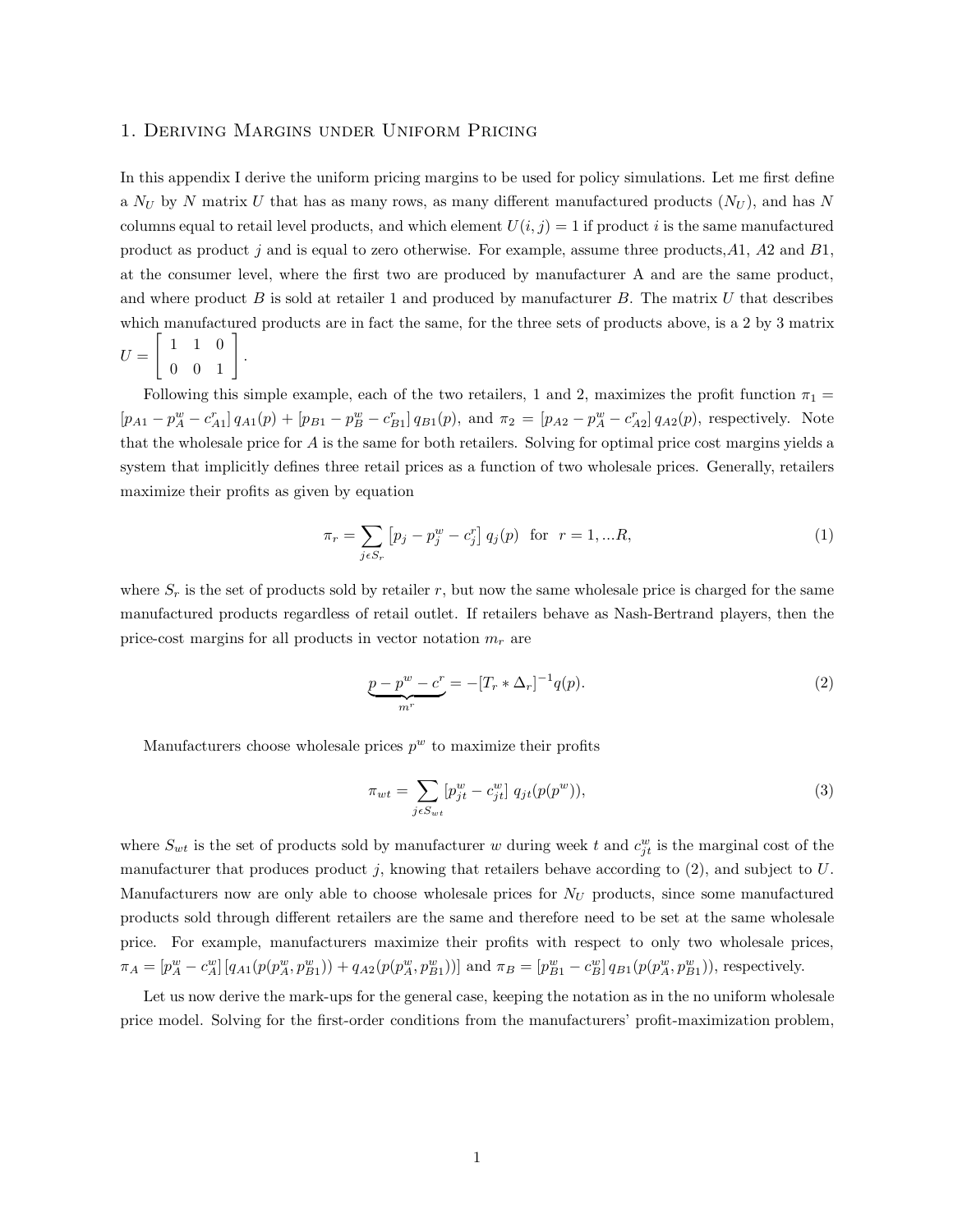assuming again a pure-strategy Nash equilibrium in wholesale prices and using matrix notation, yields:

$$
\underbrace{(p^w - c^w)}_{m_U^w} = -\left[ \underbrace{\left( \underbrace{T_w^{Up}}_{N_U \text{ by } N} * \underbrace{\Delta_w^{Up}}_{N_U \text{ by } N} \right)}_{(N_U \text{ by } N_U)} \underbrace{U'}_{N \text{ by } N_U} \right]^{-1} \underbrace{[U \ q(p)]}_{(N_U \text{ by } 1)},
$$
\n(4)

where U is the  $(N_U$  by N) matrix defined above,  $T_w^{Up}$  and  $\Delta_w^{Up}$  are  $(N_U$  by N) matrices to be derived next, and \* represents the element-by-element multiplication of both matrices. The  $(N_U$  by  $N_U)$  full rank matrix is inverted. Note that the derived wholesale mark-ups are denoted by the  $(N_U$  by 1) vector  $m_U^w$  and that  $N - N_U$  products share the same wholesale prices and mark-ups due to uniform wholesale pricing restrictions. If manufacturers behave as Nash-Bertrand players subject to uniform wholesale pricing restrictions, then equation (4) describes their supply relation.

To obtain  $\Delta_w^{Up}$ , first note that  $\Delta_w^{Up} = (\Delta_p^{Up})'$  $(N_U$  by  $N)$  $\Delta_r$ , where  $\Delta_p^{Up}$  is a matrix of derivatives of all retail

prices with respect to all the  $N_U$  independent wholesale prices. To get the expression for  $\Delta_p^{N_U}$ , I start by totally differentiating for a given  $j$  the first order conditions of the retailers with respect to all retail prices  $(dp_k, k = 1, \dots, N)$ , and with respect to a single wholesale price  $p_f^w$ , with variation  $dp_f^w$ . Note that the first-order conditions, assuming a pure-strategy Nash equilibrium in retail prices, are:

$$
q_j + \sum_{m \in S_r} T_r(m, j) \left[ p_m - p_m^w - c_m^r \right] \frac{\partial q_m}{\partial p_j} = 0 \text{ for } j = 1, ...N,
$$
 (5)

where matrix  $T_r$  has the general element  $T_r(i, j) = 1$  if the retailer sells both products i and j, and is equal to zero otherwise.

Putting all  $j = 1,...N$  products together, let G be the matrix with general element  $g(j, k)$ , and let  $H_f$ be an N-dimensional vector with general element  $H(j, f)$ , as defined in Villas-Boas (2007). Note now that  $N - N_U$  wholesale price variations are not independent.

In terms of matrix notation, when solving for the derivatives of all retail prices, with respect to the wholesale price  $p_f^w$ , the f-th column of  $\Delta_p^{Up}$  is obtained as:

$$
\frac{dp}{dp_f^w} = G^{-1} \underbrace{[H_j + \dots + H_k]}_{H_f^{Up}}, \text{ where } j, \dots, k = f, \text{ are restricted to be the same in } U. \tag{6}
$$

Stacking all  $N - N_U$  independent-wholesale-price-corresponding columns together,  $\Delta_p^{Up} = G^{-1} H^{Up}$  reflects the derivatives of all  $N$  retail prices with respect to  $N_U$  wholesale prices, where the general element of  $\Delta_p^{Up}$  is  $(i, j) = \frac{\partial p_i}{\partial p_j^w}$ .

For the simple example, (4) corresponds to  $\left[\begin{array}{c} m_{\mu}^{w} \\ m_{\mu}^{w} \end{array}\right]$  $m_{B1}^w$ 1 = −  $\lceil$  $\overline{a}$  $\frac{\partial (q_{A1}+q_{A2})}{\partial p_A^w}$  0 0  $\frac{\partial q_{B1}}{\partial p_{B1}^w}$ ⎤  $\overline{a}$  $^{-1}$   $\int q_{A1} + q_{A2}$  $q_{B1}$ 1 , where  $\frac{\partial q_i}{\partial p^w_i} = \sum_k \left( \frac{\partial (q_i \partial p_k}{\partial p^w_i} \right)$ ,  $k = A1, A2, B1$ , and now  $\Delta_p^{Up}$  is 3 by 2 and gives the responses of the three